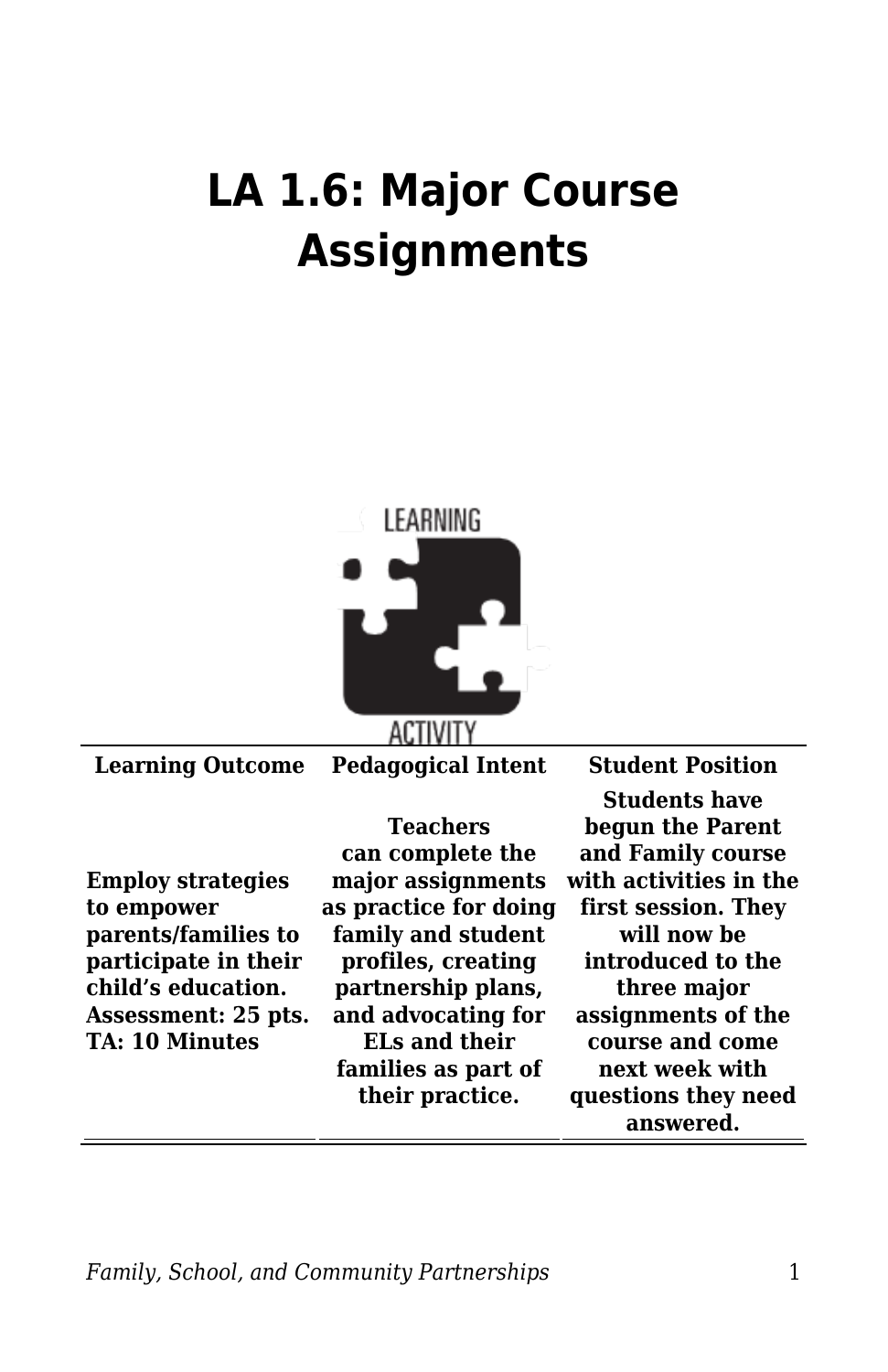Instructions:

1. The facilitator will briefly introduce you to the three major projects for this course. Click on the links to access the documents.

- The Family Profile: [Instructions](https://byu.box.com/s/0f5fi1zptxh85riar9jaqm3zul8iqzrp) and [Rubric](https://byu.box.com/s/1n6lqdqwk12cuqz6hq219wvahezbxk1c)
- The Partnership Plan: [Instructions](https://byu.box.com/s/9v2fgvhvuz67czt07bxzp84svo0ocyyp) and Rubric
- The Advocacy Position Paper and Presentation: [Instructions](https://byu.box.com/s/z071teakvub0f7o1rj19rg5gt32bg38p) and [Scoring Guide](https://byu.box.com/s/oyu8jqep2oa324j6z86bpsc0wkocc6gz)

2. You will review over the next week each of the assignments. Write down questions you have for each assignment and bring your questions with you next week to get answers.



Draper, P., Egan, M. W., Jueschke, V., Loar, K., & Pinnegar, S. E. (2019). *Family, School, and Community*